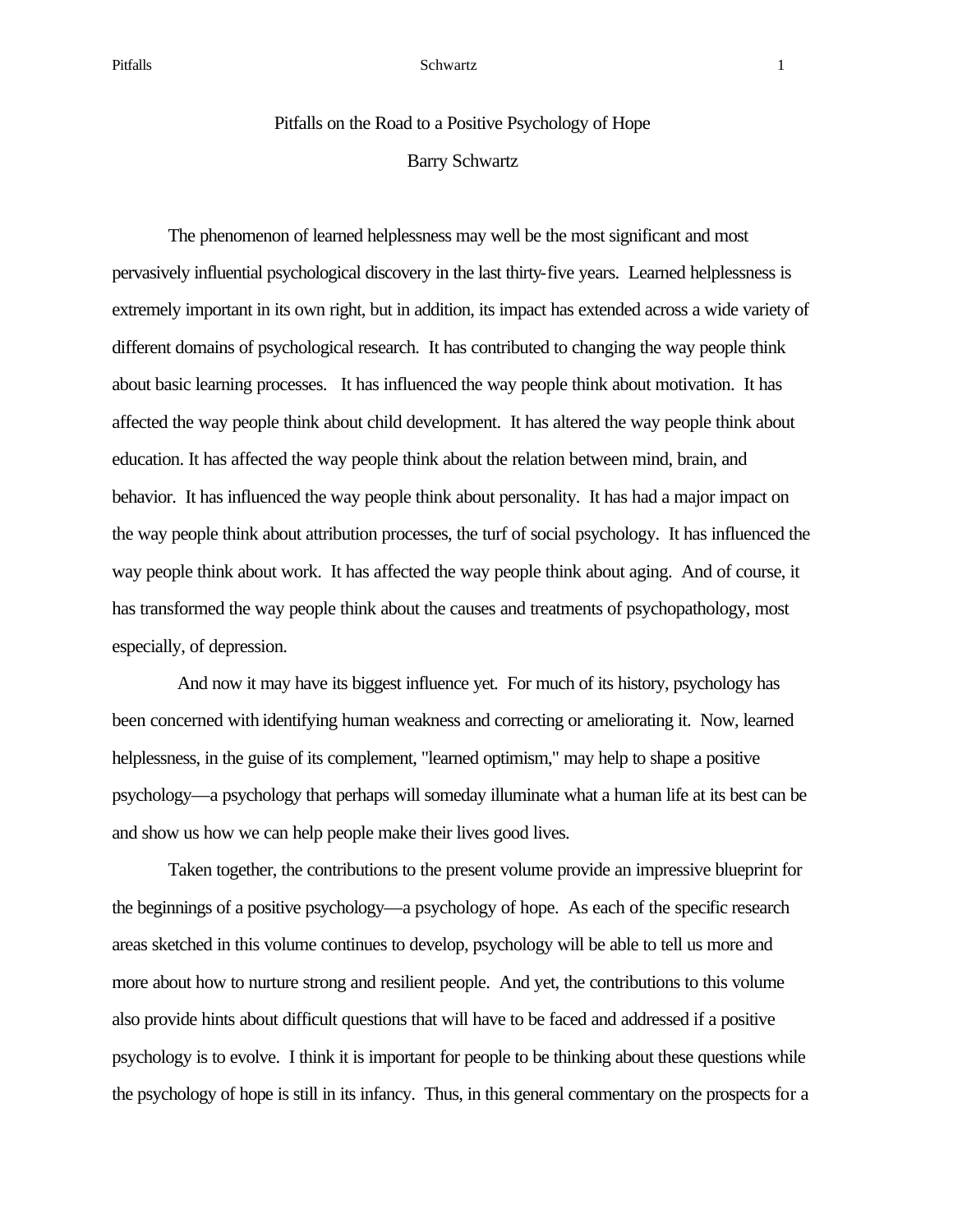future "psychology of hope," I will enumerate the issues I think all contributors to that psychology should be working on.

## The "Depression Epidemic": Is Psychology Part of the Solution or Part of the Problem?

Learned helplessness has taught us about the importance of control and autonomy to mental health. In particular, helplessness has taught us that a lack of control, coupled with a certain characteristic style of causal explanation, creates candidates for clinical depression. Given that having control over important things in ones life is important to preventing clinical depression, we can ask ourselves what we might expect the incidence of depression to be like in modern American society.

Most of us now live in a world in which we experience control to a degree that people living in other times and places would think quite unimaginable. Extraordinary material wealth enables us to consume an astonishing quantity and variety of goods. And the magical mechanism of the market allows us an almost limitless array of choices: milk with or without lactose and with whatever percentage of fat one wants; jeans of every conceivable cut; restaurants serving foods from all over the world; cars of almost an infinite variety of shapes, sizes, colors, and prices. On and on it goes: if you want something, no matter how odd it is, chances are there is someone, somewhere ready to sell it to you.

With regard to higher education, curricular requirements have almost vanished, and to the extent they still exist, they can be satisfied in so many different ways that they might as well not be there.

With regard to entertainment and culture, the range of what is available is staggering. Cultural invention has enormously expanded the variety of options, and advances in media technology have made most of these options accessible, in one way or another, to almost everybody.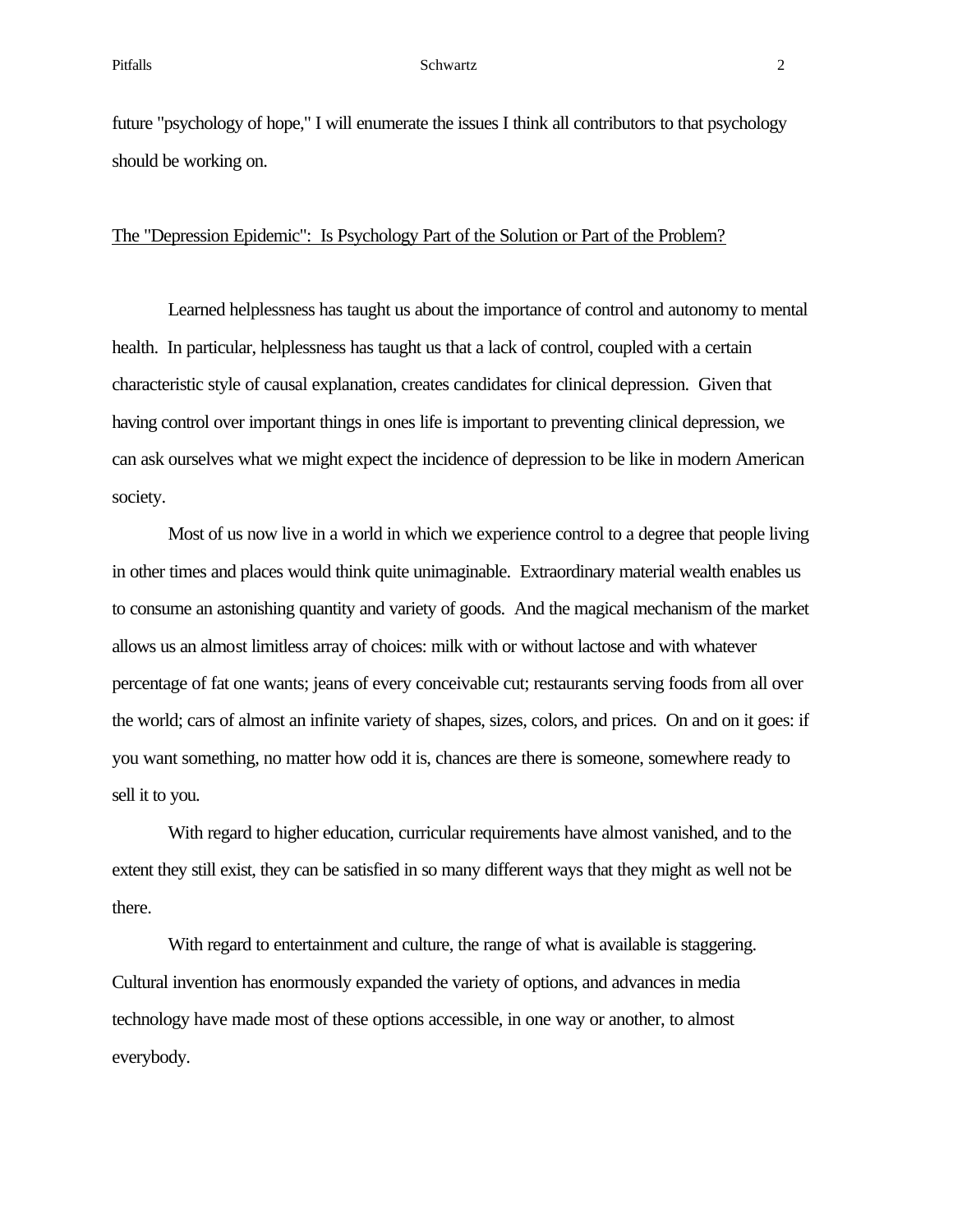#### Pitfalls 3 and 3 and 3 and 3 schwartz 3 3 and 3 and 3 and 3 and 3 and 3 and 3 and 3 and 3 and 3 and 3 and 3 and 3 and 3 and 3 and 3 and 3 and 3 and 3 and 3 and 3 and 3 and 3 and 3 and 3 and 3 and 3 and 3 and 3 and 3 and 3

With regard to careers, there is an enormous degree of mobility, both in career-type and in geographical location. People are not constrained to do the work their parents did, in the place in which their parents did it. Nor are people constrained to have only a single occupation for their entire working lives. And for the most part, success and advancement in work are based on talent and achievement. So almost anything is possible.

With regard to personal life, religious, ethnic, racial, class, geographic, and even gender barriers to mate selection are rapidly disappearing. Moreover, one is free to choose whether to have kids or not, whether to have them early or late, whether to bear them or adopt them, whether to have them as part of a traditional marriage and family or as part of any of a host of non-traditional family arrangements. And it is remarkably easy to get out of marriages that have turned sour, and having done that, to arrange child custody in ways that suit the involved parties.

In sum, I think it is only a slight exaggeration to say that for the first time in human history, large numbers of people can live exactly the kind of lives they want, unconstrained by material, economic, or cultural limitations. Based on this fact, coupled with the helplessness theory of depression, one might expect clinical depression in the United States to be going the way of polio. With so many opportunities for control available, why would anyone become depressed?

Instead, what we find is an explosive growth of depression (eg., Klerman, Lavori, Rice, Reich, Endicott, Andreasen, Keller, & Hirschfeld, 1985; Robins, Helzer, Weissman, Orvaschel, Gruenberg, Burke, & Regier, 1984). Some estimates are that depression is ten times as likely to afflict someone now than at the turn of the century. This result demands explanation. Two explanations come readily to mind. The first is that the helplessness theory of depression is wrong; that there is no relation between control and depression. The second is that despite appearances to the contrary, people don't really have more control over their lives than they once did.

I think both of these explanations are mistaken. I'm quite convinced by the literature that there is a strong relation between lack of control and depression. And I find it hard to imagine the possibility that people had more control in pre-technological, culturally rigid times than they do now.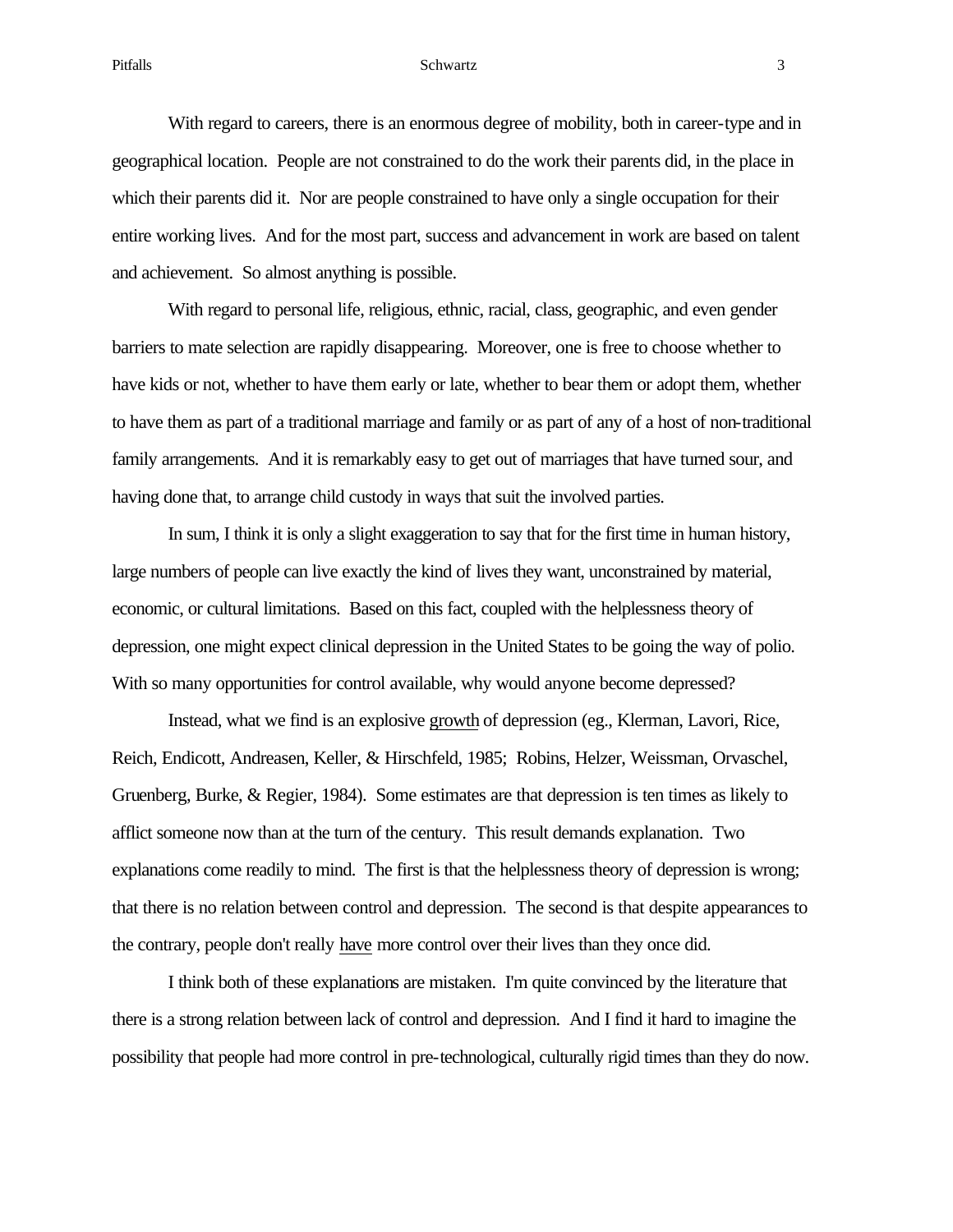#### Pitfalls 4 and 2008 Schwartz 3 and 3 and 3 and 3 and 3 and 3 and 3 and 3 and 3 and 3 and 3 and 3 and 3 and 4 and 3 and 4 and 3 and 4 and 4 and 4 and 4 and 4 and 4 and 4 and 4 and 4 and 4 and 4 and 4 and 4 and 4 and 4 and 4

So in my view, we have a puzzle. It is this puzzle that led to the question at the heading of this section: Is psychology part of the solution or is it part of the problem?

The correct answer to this question, I believe, is yes. That psychology is part of the solution is obvious; our understanding of depression allows us to help alleviate human misery far more effectively than ever before. Thus, I will dwell on the respects in which psychology is part of the problem. Here, I think three distinct forces are at work:

1. Increases in experienced control over the years have been accompanied, stride-forstride, by increases in expectations about control. The more we are allowed to be the masters of our fates in one domain of life after another, the more we expect to be. Education is expected to be stimulating and useful. Work is supposed to be exciting, socially valuable, and remunerative. Spouses are supposed to be sexually, emotionally, and intellectually stimulating and also loyal and comforting. Friends are supposed to be fun to be with and devoted. Children are supposed to be beautiful, smart, affectionate, obedient, and independent. And everything we buy is supposed to be the best of its kind; with all the choice available, people should never have to settle for things that are just "good enough." In short, life is supposed to be perfect. Psychology has, I believe, contributed to these unrealistic expectations via its cultivation of a kind of cult of psychotherapy intended not to relieve suffering but to engender "self-actualization"—satisfaction in all things. And a future "positive psychology" may subvert itself by feeding into these expectations.

2. American culture has become more individualistic than it ever was before. What this means, I think, is that not only do people expect perfection in all things, but they expect to produce this perfection themselves. When they (inevitably) fail, I believe that the culture of individualism biases them toward making causal attributions that focus on internal rather than external causal factors. That is, I believe that the culture has established a kind of officially acceptable style of causal explanation, and it is one that focuses on the individual. As Seligman's research has led the way in demonstrating (eg., Peterson & Seligman, 1984), this kind of causal attribution is just the kind to promote depression when people are faced with failure. And if my first point is correct, despite their increased control, people will inevitiably be faced with many occasions that, by their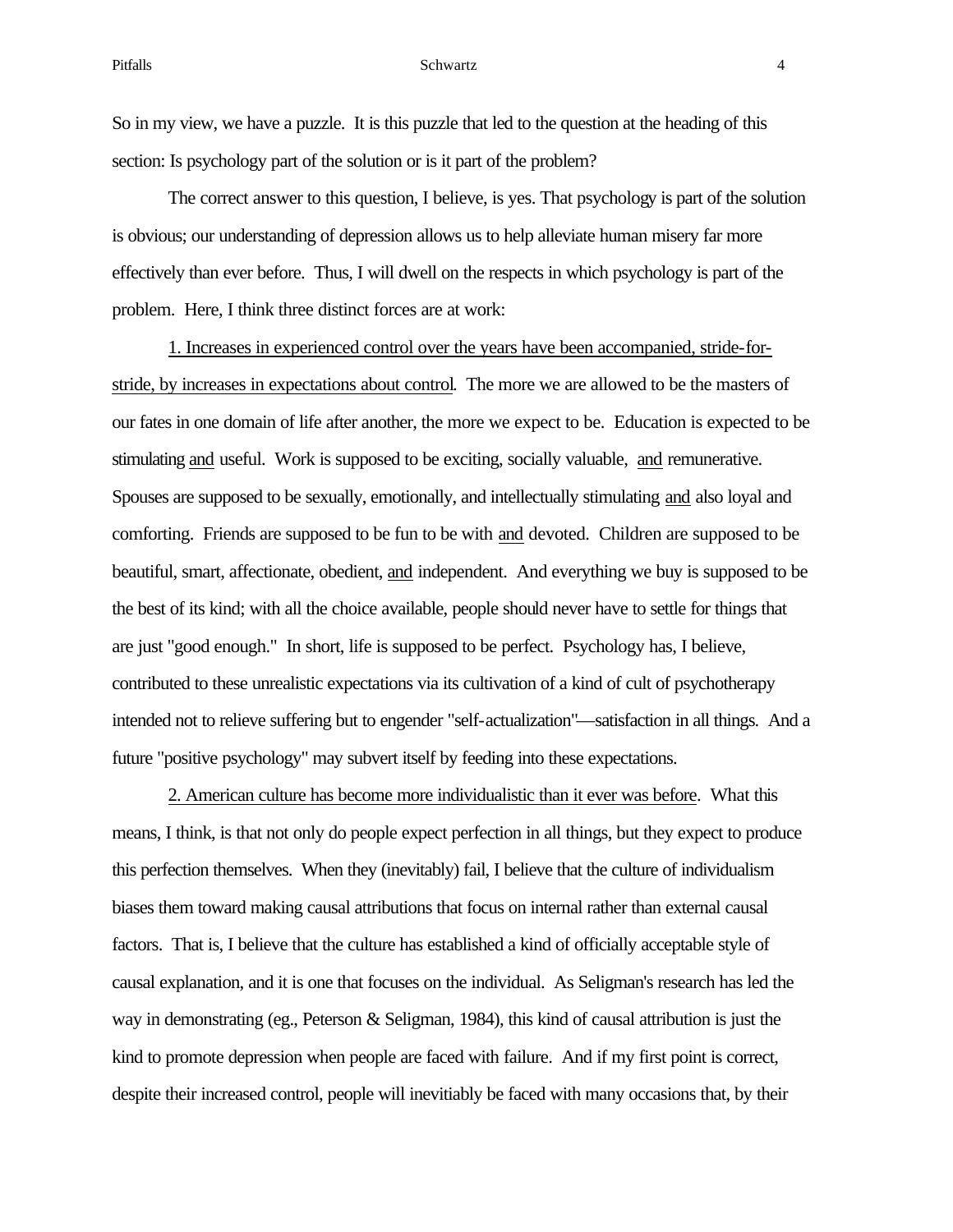#### Pitfalls 5 and 3 and 3 Schwartz 5 and 3 and 3 schwartz 5 3 and 3 and 3 and 3 and 3 and 3 and 3 and 3 and 3 and 3 and 3 and 3 and 3 and 3 and 3 and 3 and 3 and 3 and 3 and 3 and 3 and 3 and 3 and 3 and 3 and 3 and 3 and 3 a

own lights, count as failure. Psychology has contributed significantly to this excessive focus on the individual with its emphasis on personal growth and autonomy, and on "looking out for number one."

3. Finally, the emphasis on the individual to which psychology has contributed may well be undermining what may be a crucial vaccine against depression: deep commitment and belonging to social groups and instititions—families, civic institutions, and faith communities, as several contributors to this volume (eg., Fincham, Garber, Myers, Sethi-Iyengar, Miller, Nolen-Hoeksema) have suggested. There is an inherent tension between doing ones own thing, or being ones own person, and meaningful involvement in social groups. Doing the latter right requires submerging "ones own thing." So the more people focus on themselves—with respect both to goals and to the means of achieving those goals—the more their connections to others will be weakened. Political scientist Robert Putnam has recently attracted a great deal of attention to this deterioration of social connection in modern America (eg., 1993, 1995, 1996). And in this connection it is relevant to note a study by Egeland & Hostetter (1983) that showed an incidence of depression among the Amish of Lancaster County, Pennsylvania, that was about 1/2 the national rate while other forms of psychopathology were much closer to national averages. The Amish, of course, are an extremely cohesive, tightly knit, traditional community.

It goes without saying that psychology is not solely, or even principally, responsible for these trends. It is clearly reasonable for people to place increasing reliance on themselves as the various social and public institutions they once could count on for support (for a social as well as an economic "safety net") stop serving that function. And we all know for the last twenty years or so it has been official government policy, at all levels, to allow that safety net to fray. Nevertheless, psychology has done plenty to exacerbate these trends and nothing to ameliorate them. A future psychology of hope must grapple with these issues. An effort to cultivate optimism of the wrong kind—optimism that does not take the three points I just raised into account, may well make the problem worse rather than better.

## Cognition and Hope: Happier or Wiser?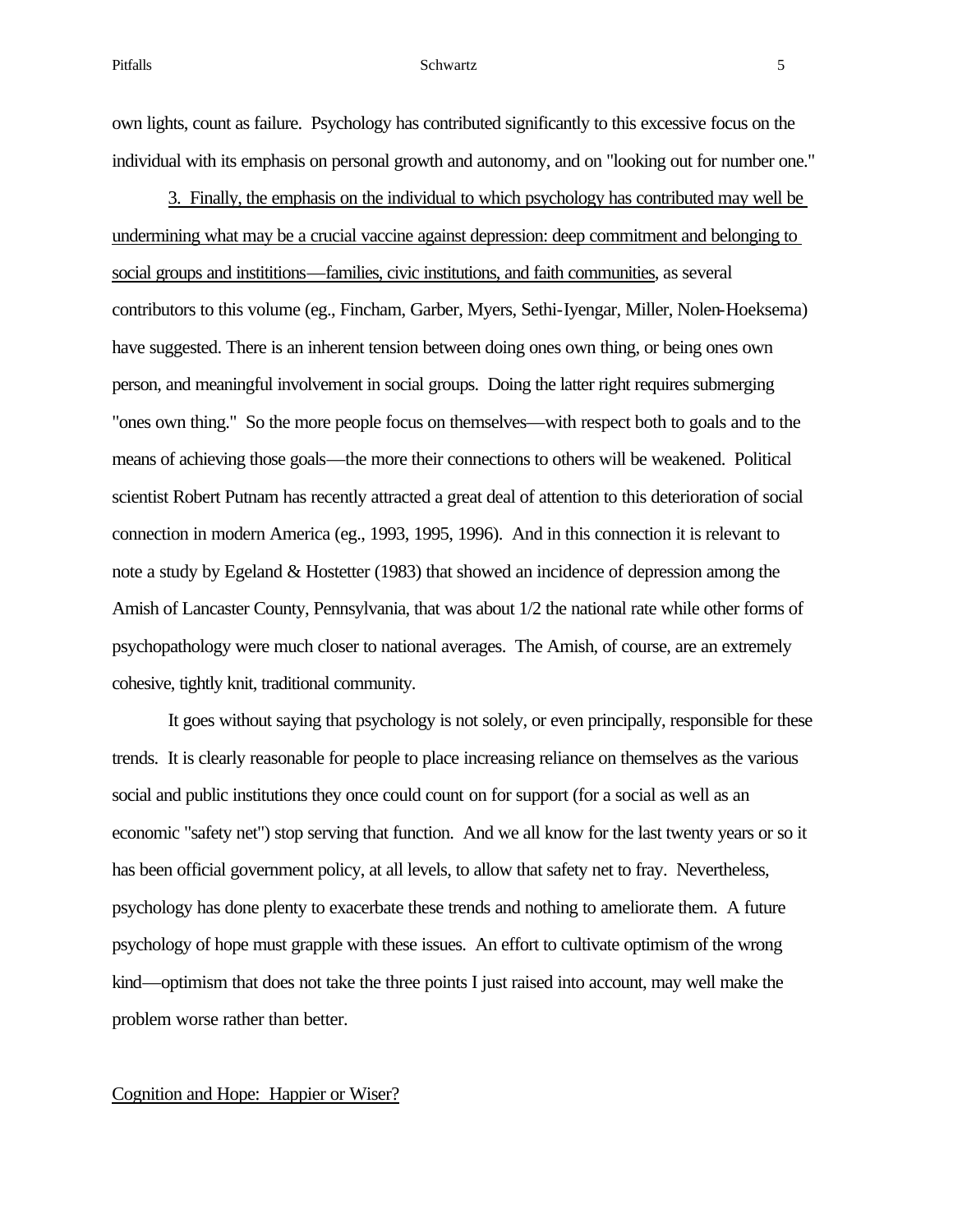#### Pitfalls 6 and 3 and 3 and 3 and 3 and 3 and 3 and 3 and 3 and 3 and 3 and 3 and 3 and 3 and 3 and 3 and 3 and 3 and 3 and 3 and 3 and 3 and 3 and 3 and 3 and 3 and 3 and 3 and 3 and 3 and 3 and 3 and 3 and 3 and 3 and 3 a

Much of the focus in the helplessness theory of depression is on cognition. From this perspective, depression largely is a cognitive disorder. People think about success and failure, and about their role in it, in a way that is harmful. If we can change the way people explain their successes and failures to themselves, we can break up or (as the Shatte, Gillham, & Reivich contribution to this volume suggests) prevent depression. And to shift the emphasis from negative to positive, if depression represents the wrong way to think about success and failure, then getting people to think about success and failure in the right way should engender optimism and hope.

Armed with the view that depression results from disordered cognition, people who want to treat or prevent it would develop techniques designed to get cognition ordered. But what do the words "disordered" and "ordered" mean? At first blush, one would assume that "disordered" means distorted—that the task faced by clinicians and educators is to get people to see the world accurately.

Alas, this assumption is wrong; things are not this way. In 1979, Alloy and Abramson published a landmark study that showed that under some significant circumstances, depressed people judge their ability to control the world more accurately than do non-depressed people. This phenomenon has come to be known as "depressive realism," or as "optimistic bias." I have always been troubled by this finding, not because I doubted its validity, but because it raised for me a very serious ethical dilemma. Here is the dilemma: should we be aspiring to develop techniques that get people to see things as they are, or should we be aspiring to get people to see things in a way that is good for them? Are we after truth or happiness in the people with whom we work?

In a context in which this ethical dilemma arises in connection with treating depression—with efforts to alleviate significant pain and suffering—it seems to me to be only a minor nag in the back of ones mind. People come to therapy in real misery, and by teaching them habits of optimistic (if inaccurate) thinking, one can alleviate that misery. Therapeutic drugs have side effects, but we learn to live with them because the therapeutic effects far outweigh the side effects. So too, perhaps, with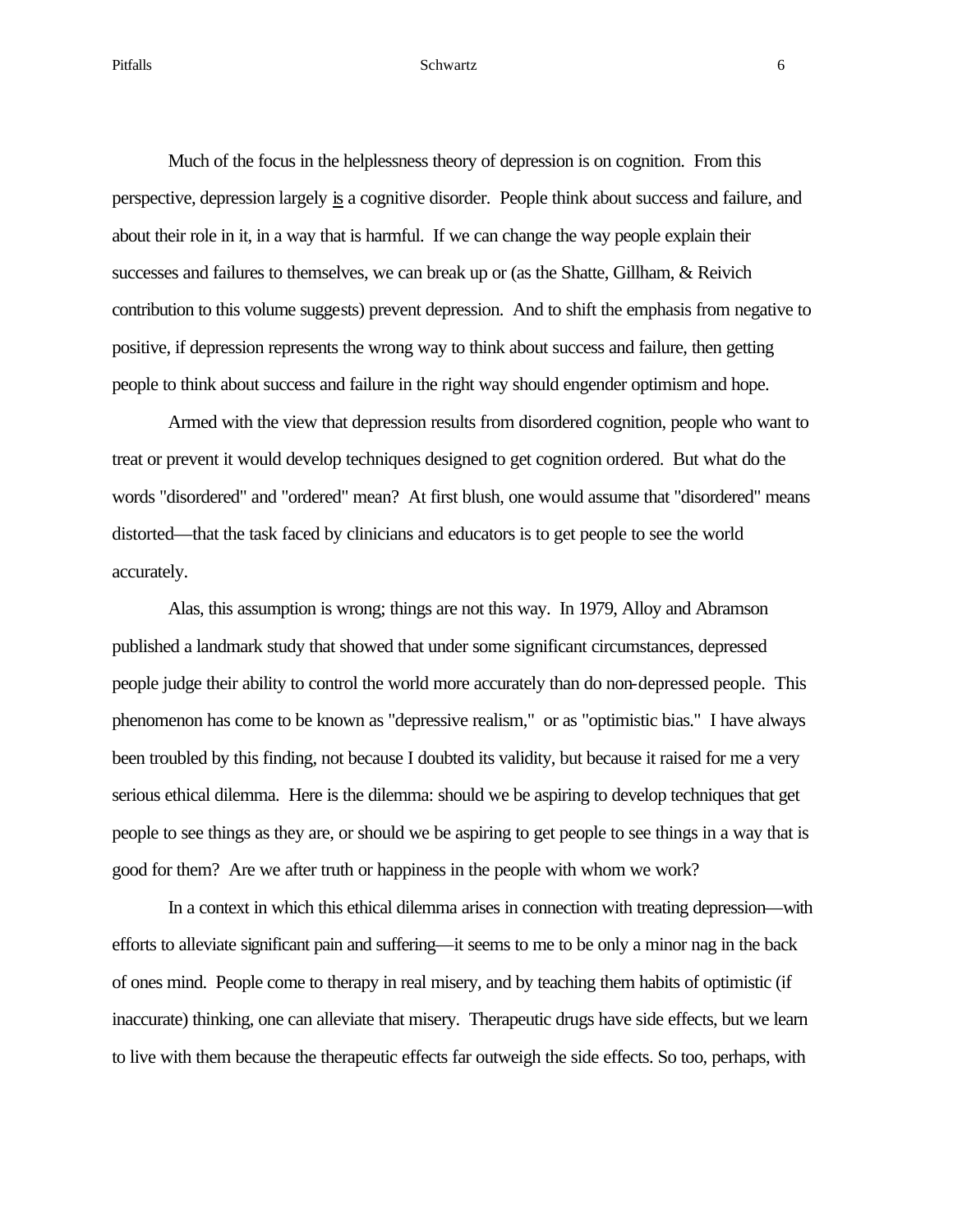#### Pitfalls **Schwartz** 7

non-drug therapies. We should be able to live with optimistic bias as a side effect of cognitive treatments of depression because their therapeutic effects are so beneficial.

Unfortunately, this minor nag grows much larger when we shift the context from negative to positive—from alleviating suffering in the depressed to inculcating optimism and hope in everyone. Now it seems we are talking about putting these "drugs," with their "side effects" into the water supply. Now, the temptation will be all around us even in dealing with perfectly healthy people to induce them to color or distort their cognitions just a little bit because such distortion is "good" for them.

We see in the Shatte, Gillham, & Reivich discussion of the Penn Optimism Project (POP), that what we might call the "advance guard" of a positive psychology is concerned with engendering accuracy rather than foolish optimism in middle-school children. But if it should turn out that illusions of control or optimistic bias work just as well, or even better, than accuracy, how long will it be before the insistence on maintaining the accuracy of cognition slides away because there is a very effective distortion that protects kids against depression.

And the opportunities to nurture such distortions are legion. Here are a few examples:

1. Carol Dweck (this volume; see also Dweck & Leggett, 1988) has shown that children can be divided into those with a helpless orientation and those with a mastery orientation, that these orientations in turn stem from "entity" (intelligence is a fixed entity that can not be increased through ones individual efforts) or "incremental" (people can get smarter) theories of intelligence, and that children with a mastery orientation (and an incremental theory of intelligence) do better when faced with school challenges than those with a helpless orientation. Suppose that as empirical research proceeds on the vexed question of the nature of intelligence it turns out that intelligence actually is a fixed entity [this is the claim of Herrnstein & Murray, 1994, and while I do not believe it is correct (see Schwartz, 1997), it certainly could be]. What role are we supposed to play in creating a positive psychology of hope when the facts as we know them are not positive?

2. Related to the work reported by Satterfield in this volume, Zullow & Seligman (1990; see also Zullow, Oettingen, Peterson, & Seligman, 1988) have shown that politicians whose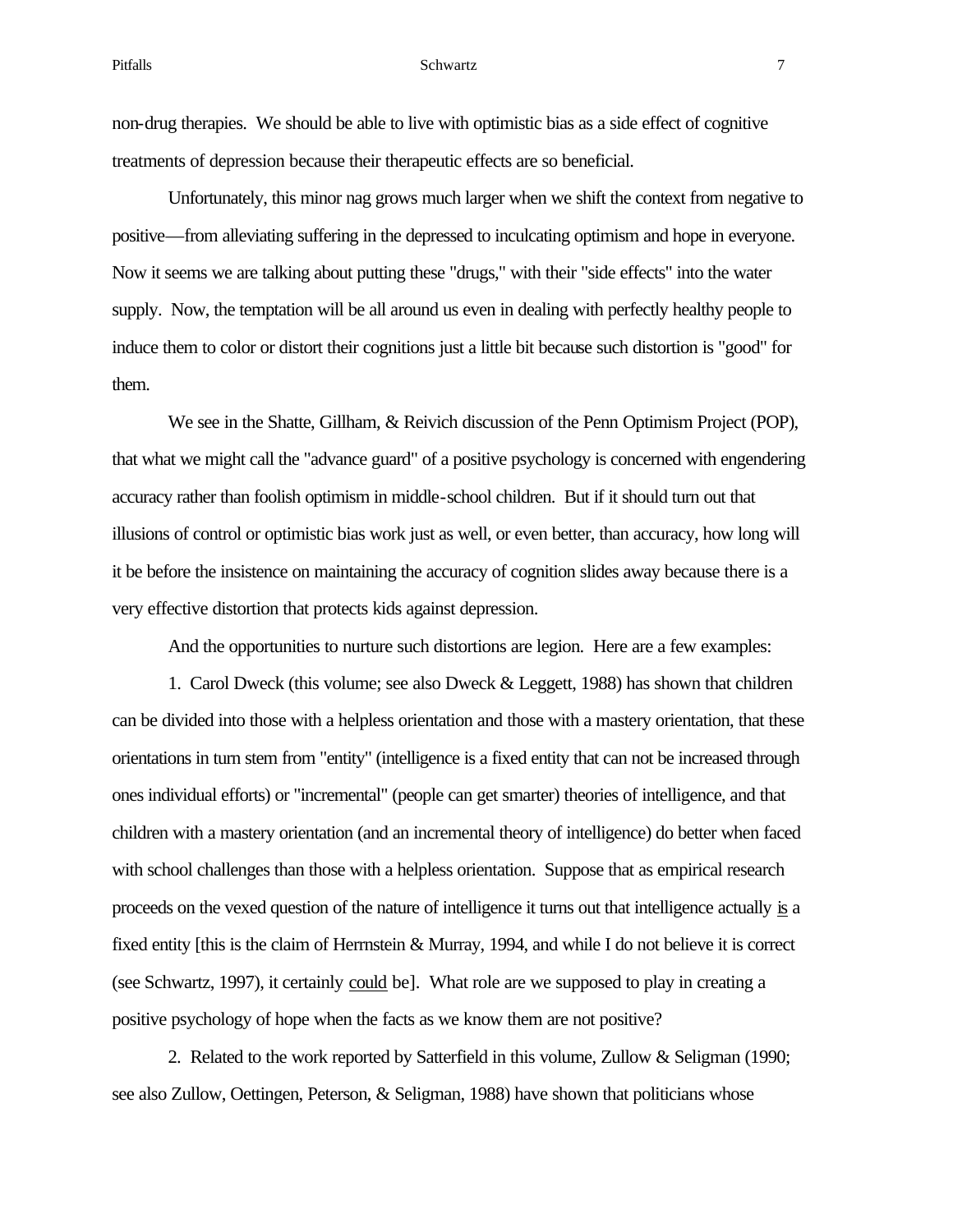#### Pitfalls 8 and 2012 Schwartz 3 and 3 and 3 and 3 and 3 and 3 and 3 and 3 and 3 and 3 and 3 and 3 and 3 and 3 and 3 and 3 and 3 and 3 and 3 and 3 and 3 and 3 and 3 and 3 and 3 and 3 and 3 and 3 and 3 and 3 and 3 and 3 and 3

speeches tend to be optimistic are more likely to win elections than politicians whose speeches are pessimistic. When I first read this work, it sent chills down my spine. It made me think of a quote from a very popular disk jockey who said, when asked to explain his popularity, "the secret of success in this business is sincerity; if you can fake that, you've got it made." To say that we currently have a credibility problem with political leaders is an understatement. But if it were widely known that the way to impress the electorate is to sound optimistic, then we could count on the credibility problem getting a good deal worse, as politicians, no matter what they actually thought, gave speeches that were full of optimism.

3. Suppose it were to turn out women who accepted some responsibility for being sexually assaulted ("I flirted," or "I was out walking alone late at night"), showed a better prognosis for recovery from the psychological consequences of the assault than women who did not accept responsibility (a perfectly plausible possibility since to accept responsibility is to acknowledge a degree of personal control that might prevent a similar assault in the future.) Does a practitioner of the "psychology of hope" attempt to get such assault victims to assume responsibility whatever the truth of the matter might be?

4. Suppose that, as some of the contributions to this volume indicate (Nolen-Hoeksema, Myers, Sethi-Iyenigar, Miller) that religious faith and commitment reduces dramatically the risk of depression. Does a practitioner of the positive psychology of hope encourage people to embrace a faith for instrumental, rather than metaphysical and spiritual reasons? What does such an "instrumental" view of faith do to faith in the long run?

5. Suppose it were to turn out, as I deeply suspect, that the only real predictor of the behavior of financial markets is people's expectations about those markets, that such economic variables as inflation rates, interest rates, unemployment rates, trade balances, and the like all pale in importance when compared to people's optimism or pessimism about the economic future. As a psychology of hope develops, what role is psychology to play as it watches members of the financial community use that psychology to drive up market values and drum up commissions—until the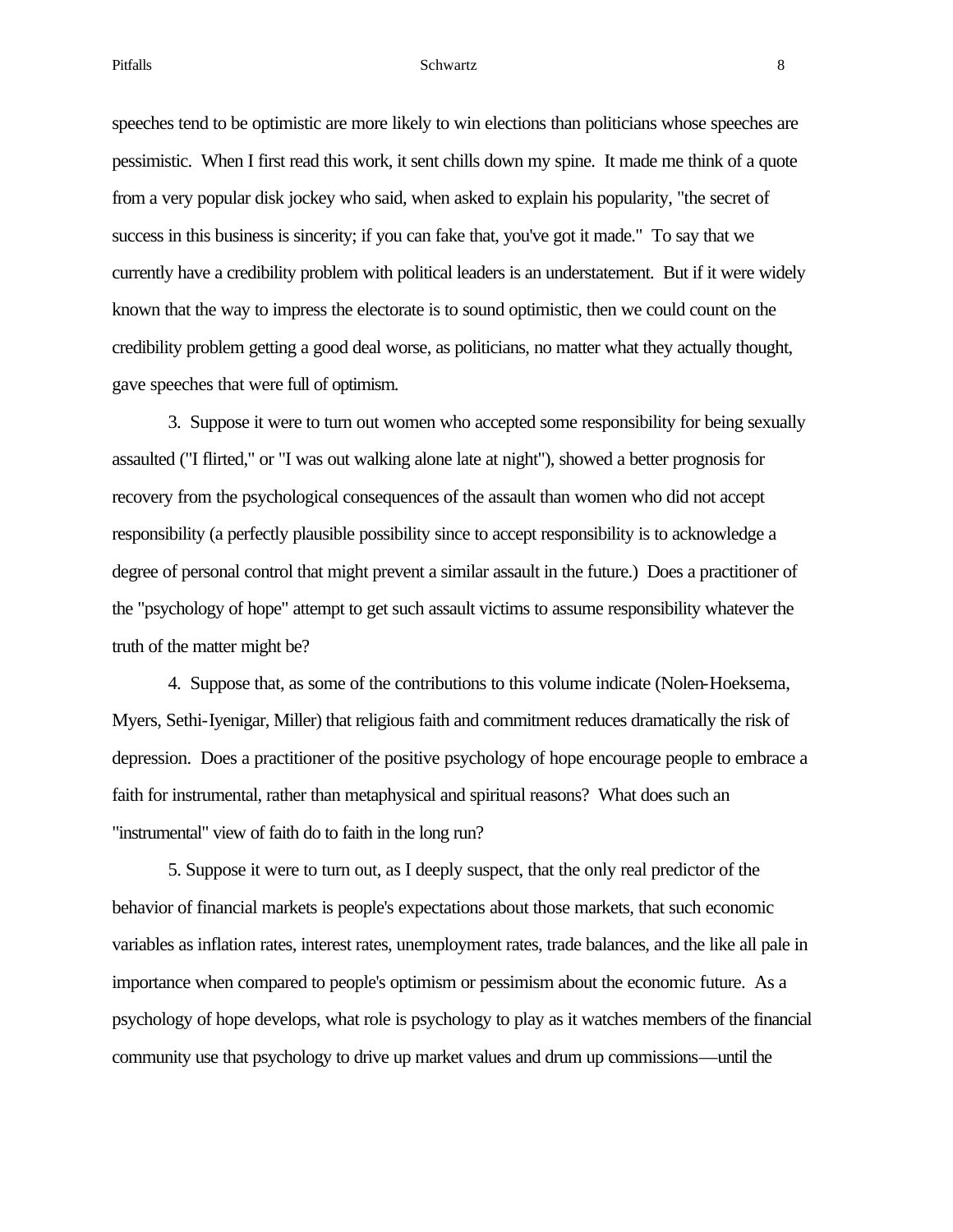#### Pitfalls 30 and 200 and 200 and 200 and 200 and 200 and 200 and 200 and 200 and 200 and 200 and 200 and 200 and 200 and 200 and 200 and 200 and 200 and 200 and 200 and 200 and 200 and 200 and 200 and 200 and 200 and 200 an

bubble bursts? A dose of "realism" in this context might harm people both psychologically and financially.

Each of these examples points out a possible tension between truth and happiness that a future positive psychology will face. I don't want to be taken here to suggest that people working in this area are not mindful of this dilemma. What I do want to suggest is that while the dilemma is not especially significant when one is working to alleviate suffering, it will loom very large indeed when the focus shifts from repairing the negative to nurturing the positive. It would be good for the field to think this dilemma through before it grows in significance.

### Changing Cognition or Changing the World

Another thing that is troubling to me about the helplessness/optimism derived focus on changing cognition to promote a positive psychology is that it can foster a tendency to ignore or minimize attention to what people are actually experiencing in the world. It suggests that we can fix the world by fixing the way people think about it. What is troubling to me about this is that often, people are miserable for very good reasons. And if we were able actually to develop a positive psychology of hope, then perhaps we would know how to make people happy without very good reasons. I would rather see us finding a way to make people happy for good reasons, but that would suggest an emphasis on things other than developing the most effective way to engender optimistic cognitive styles in people. That would suggest an emphasis on finding ways to change the world rather than changing the way people think about it. Since it is almost certainly easier to change the way people think about the world than it is to change the world, my concern here is that over time, a successful positive psychology will develop techniques that induce people to tolerate intolerable living conditions.

The contributions to this volume that struck me as especially relevant in this connection are Csikszentmihali's discussion of "flow" in connection with human activities, and Fincham's discussion of marriage and the family. These papers address the two central features of human life—work and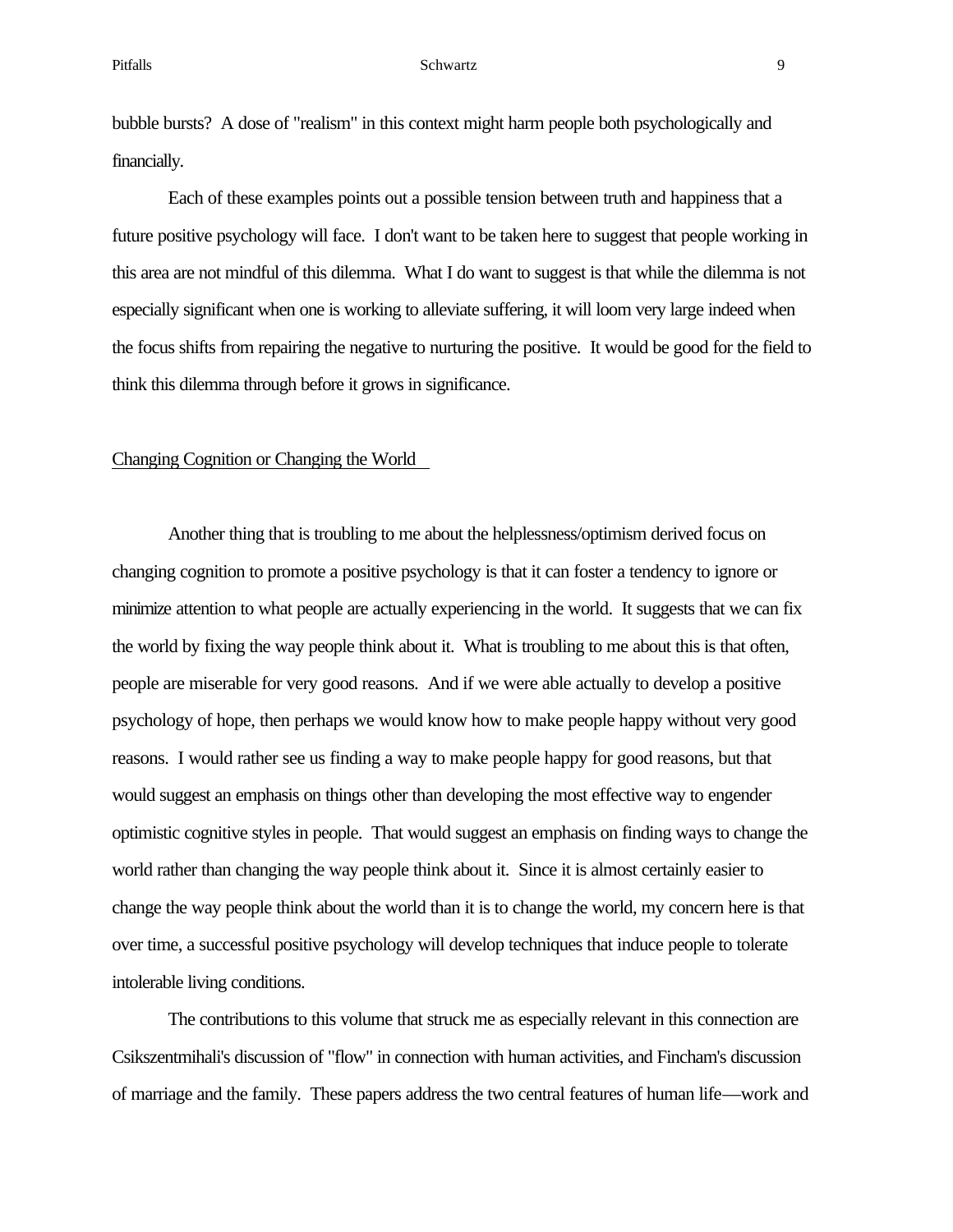love. I certainly aspire to a world in which the majority of people can experience "flow"—a kind of timelessness that comes from intrinsic satisfaction—in their work lives. I think that there are two distinct ways in which this might be achieved. The first, and harder way, is to restructure the nature of work so that most people's jobs contain the characteristics that Csikszentmihali has identified as critical to flow. Deadeningly repetitive, unchallenging, and oversupervised jobs are not the sort of thing to produce flow. The second, and easier way is to change the way people think about their work, without changing the nature of the work itself. I fear that a successful positive psychology of hope will give us the tools to make people satisfied with work lives that should not satisfy them.

In connection with the family, and with marriage in particular, I have a similar kind of concern. Sociologist Arlie Hochschild has written an important book on the modern, two-career couple, The Second Shift (1989). The book includes a series of detailed case studies of harried, overworked, two-career couples. A significant source of tension in these marriages is what Hochschild calls "the economy of gratitude." The problem of the economy of gratitude is not the sharing of household responsibilities between wife and husband, but rather each ones interpretation of what he or she is doing. So, for example, the husband takes out the garbage four times a week instead of two, and thinks that for this he deserves some sort of distinguished service medal, and wonders why his wife isn't full of praise, affection, and gratitude for his sacrifices. Meanwhile, the wife is wondering why all her husband can see his way clear to do is take out the garbage, as if all household chores are her responsibility and whatever he does is a favor. So each partner is contributing to the household, and each partner thinks s/he is doing a lot, while the other thinks s/he is not doing nearly enough. The conflict, Hochschild argues, has more to do with mismatched perceptions or interpretations of actions than with the actions themselves.

This kind of marital conflict would seem to be just the sort of thing for which modification of cognition is made to order. But Hochschild also observes that "each marriage bears the footprints of economic and cultural trends which originate far outside marriage" (p.11). Among the economic trends she has in mind are the decrease in real wages that has made it almost impossible for a single full-time wage to support a family, coupled with an attendant rise in the need for child-care services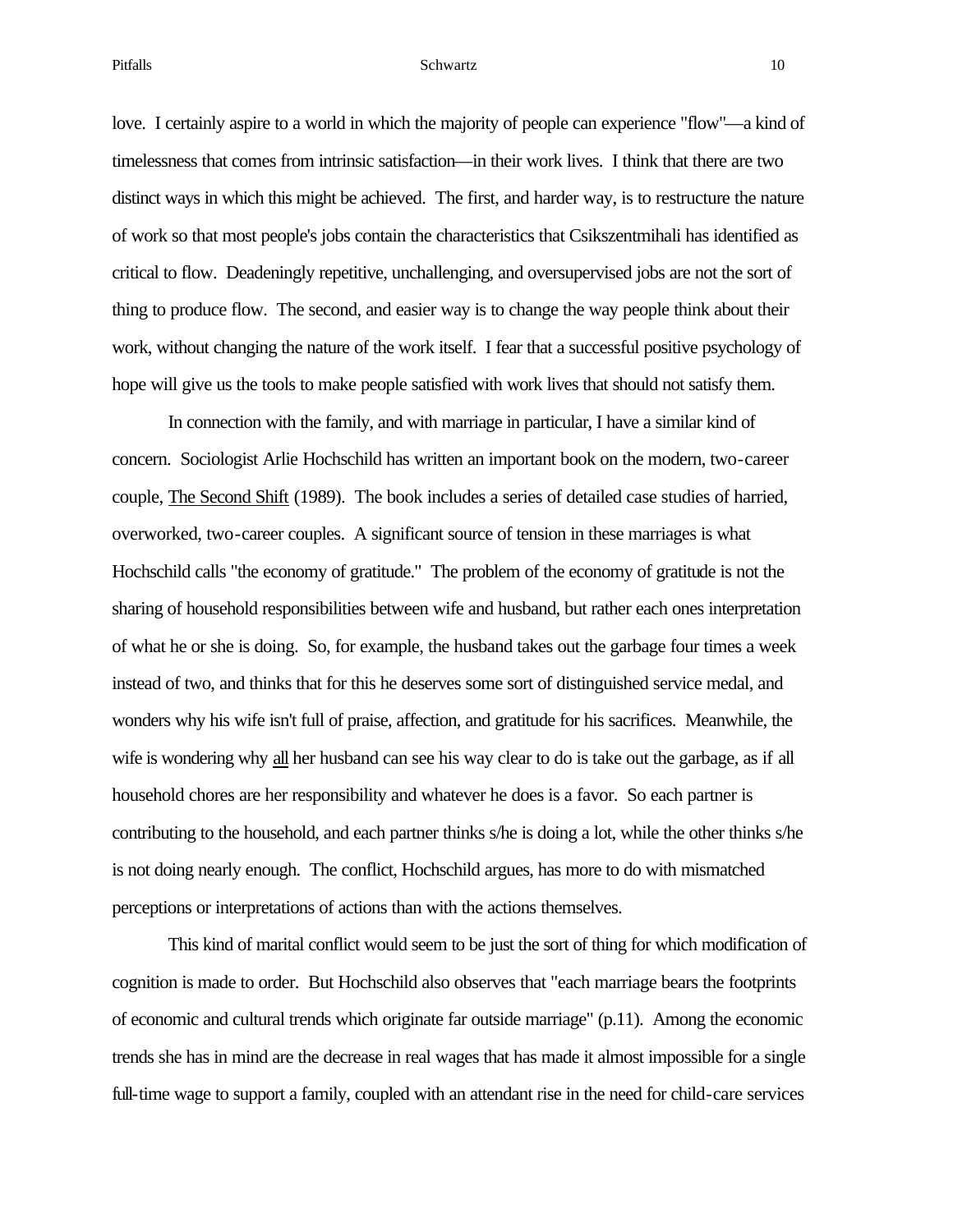#### Pitfalls 11 and 2012 11 and 2012 12 and 2012 12 and 2012 12 and 2012 12 and 2012 12 and 2012 12 and 2012 12 and 2012 12 and 2012 12 and 2012 12 and 2012 12 and 2012 12 and 2012 12 and 2012 12 and 2012 12 and 2012 12 and 20

and flexible work schedules without nearly enough initiative, in either the public or the private sector, to meet this need. So by using a positive psychology to change the way people think about their marriages, we may paper over the need to change the actual detailed workings of these marriages.

My concern about changing cognitions rather than changing the world can be summarized as follows: when the world needs changing, we should change the world and not how people think about it.

## Liberal Individualism As the Main Obstacle to a Positive Psychology

I want to conclude this commentary by indicating what I think may be the main obstacle ahead to developing a positive psychology of hope. In the short run, a positive psychology that follows the trail blazed by "learned optimism" can make a real contribution to human welfare. Teaching people adaptive ways to think about their efficacy in the world will almost certainly reduce the incidence of debilitating depression. Teaching people that they do control their destinies in important respects will almost certainly increase the energy with which they face life's challenges, and that in turn will almost certainly increase the chances that they can get the world to do for them what they want it to do. And this would be no small achievement.

The problem, I think, is that a richly developed positive psychology has to do more than teach people how to do things—it has to do more than teach people effective techniques for getting what they want out of life. It must also tell them something about what they should be trying to get. That is, it must be informed by a vision of what a good human life contains. Thus a positive psychology will have to be willing to tell people that, say, a good, meaningful, productive human life includes commitment to education, commitment to family and to other social groups, commitment to excellence in ones activities, commitment to virtues such as honesty, loyalty, courage, and justice in ones dealings with others, and so on.

The official "ideology" of modern America poses an enormous barrier to this kind of contentful positive psychology. The ideology of America is the ideology of liberalism—let people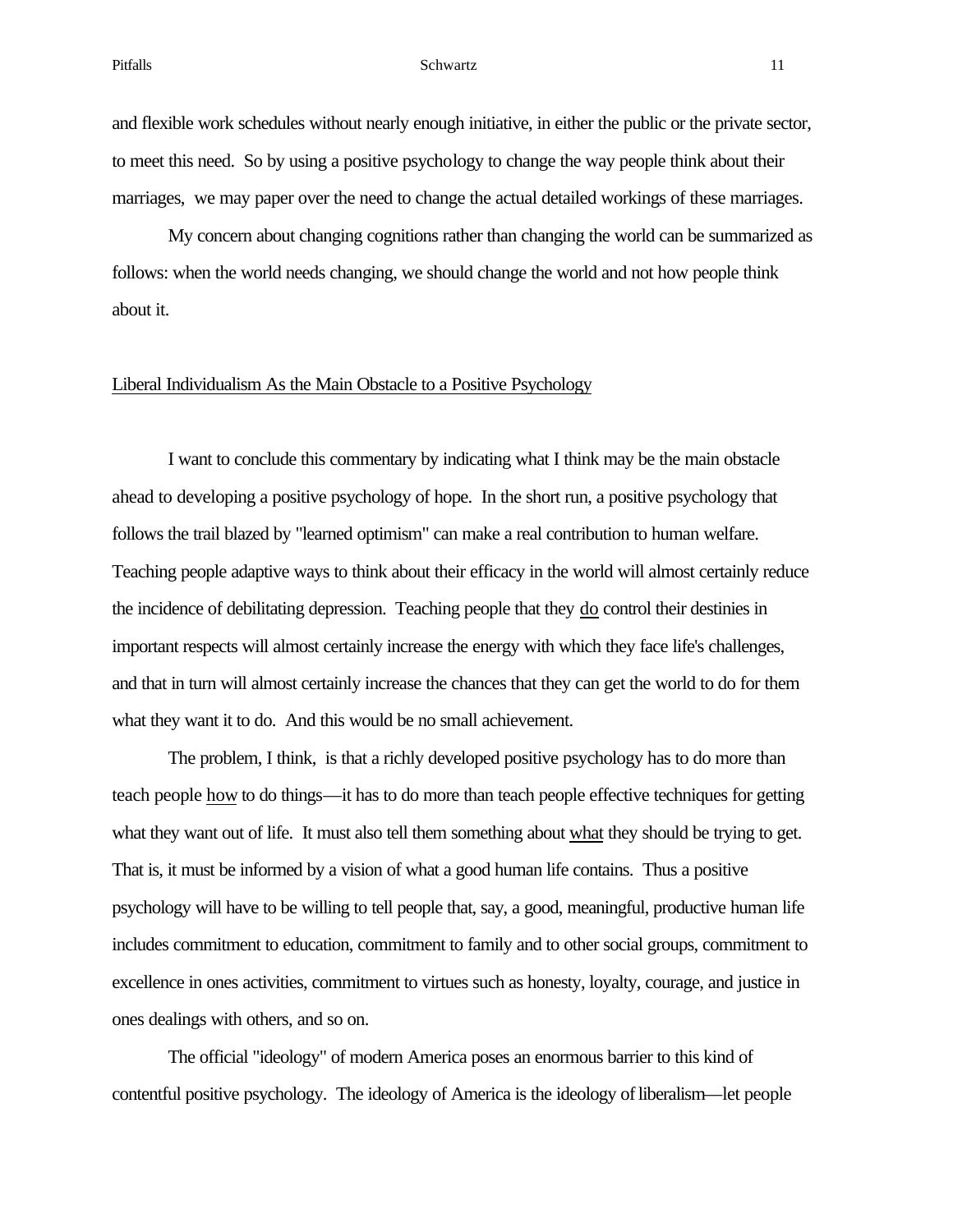decide for themselves what is good. Modern liberal culture is extremely reluctant to tell people what to do. And social science has internalized that credo: don't be "judgmental"; help people get what they want, but don't tell them what they should be wanting. Some modern social theorists, like philosopher Alasdair MacIntyre (1981) have even argued that the non-judgmental character of the culture has become so pervasive that we no longer have the cultural resources with which to speak intelligibly about "the good life," even if we want to. MacIntyre argues that the language of "virtue" must be supported by social practices that embody that language, in order for virtue terms really to mean anything, and that modern society lacks those practices. The result is that even when people are willing to talk about virtues and "the good life," they spend most of their time talking past one another.

It is one thing to encounter people in extreme psychological pain and to tell them, gently, how to change the content of their lives so as to relieve that pain. Few people will object to psychologists who "impose" their values in this way to relieve suffering. But a positive psychology is a whole other story. A positive psychology will be indiscriminate in imposing its values; it will be putting its values in the community water supply, like fluoride. Is psychology prepared to be a science that promotes certain values instead of one that encourages "self-actualization"? And if it is, will modern, liberal society stand for it?

Notice how the very notion that psychology might articulate a vision of the good life contradicts the emphasis on freedom, autonomy, and choice that are so much a part of modern aspiration, and not coincidentally, so much a part of learned optimism, as we currently understand it.

To summarize this final concern of mine about a future positive psychology: Once, clinical psychologists had "patients." Over the years, as the discipline grew concerned that "patient" implied illness, which in turn implied a conception of "health," a conception of the goal of therapy, that the field did not really have, "patients" became "clients." Doctors have patients. The patients come in sick, and the doctors make them well. Restoring and maintaining physical health and alleviating suffering is the goal of medicine. Lawyers, in contrast, have clients. Lawyers don't have goals for clients the way doctors have goals for patients. Rather, lawyers are there to help the client achieve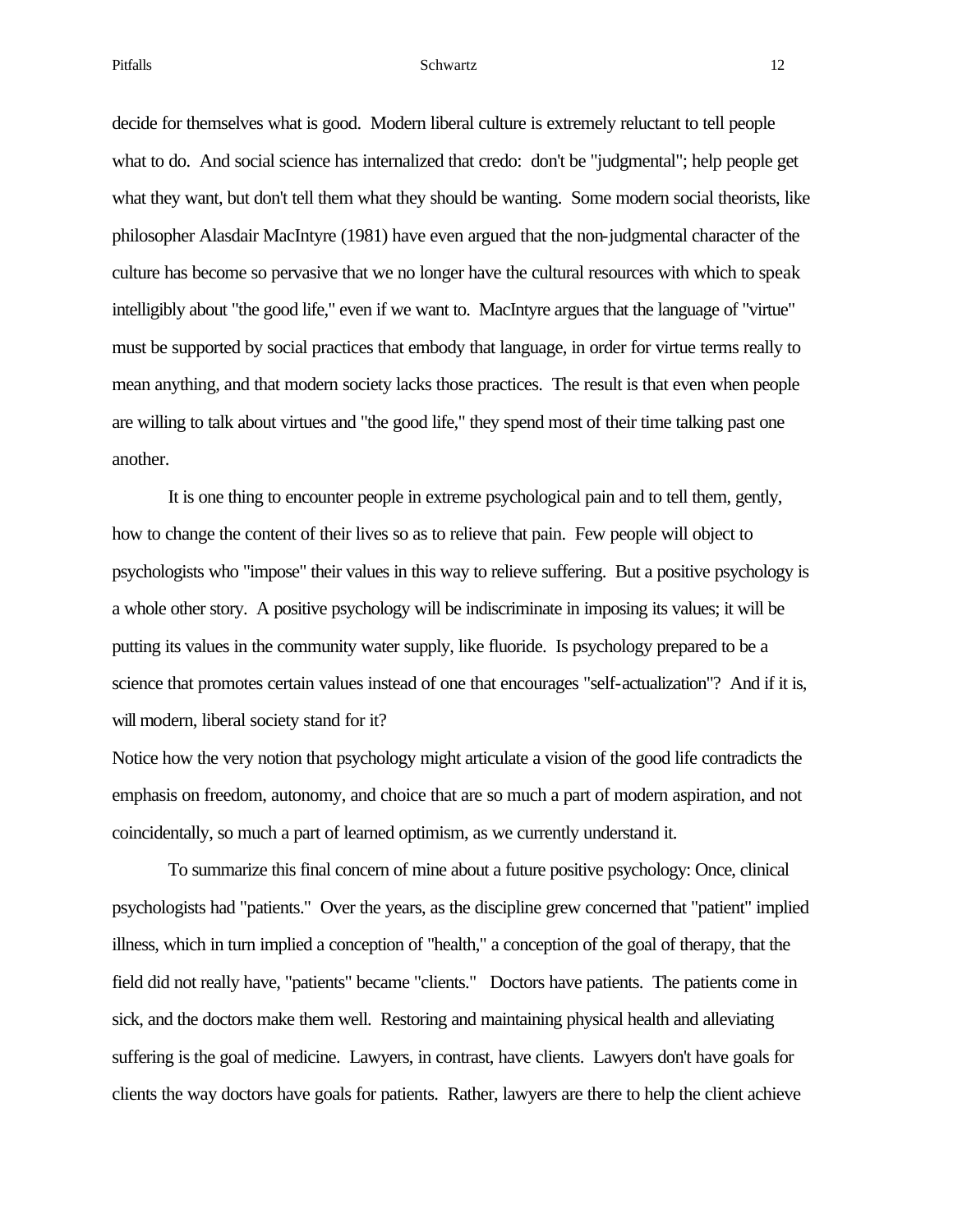his or her own goal. Clients define their goals in a way that patients do not. So in moving from "patients" to "clients," psychology moved from having the practitioner define the goal to having the recipient define the goal. What will we call the recipients of our services if and when a positive psychology comes to fruition. I don't think that either "patients" or "clients" does justice to the grand vision that informs these beginnings of a positive psychology. The right term, I think, is "students." Are we prepared to argue that it is future generations of psychologists of hope who should be society's teachers? I think that unless we are prepared to say yes to this question, and to develop arguments about the content of a good human life, the potential achievements of a future positive psychology will always be limited. And I also believe that the time to be thinking and talking about this very big and difficult issue is now, at the beginning, and not later, in the face of angry critics trying to put us in our place.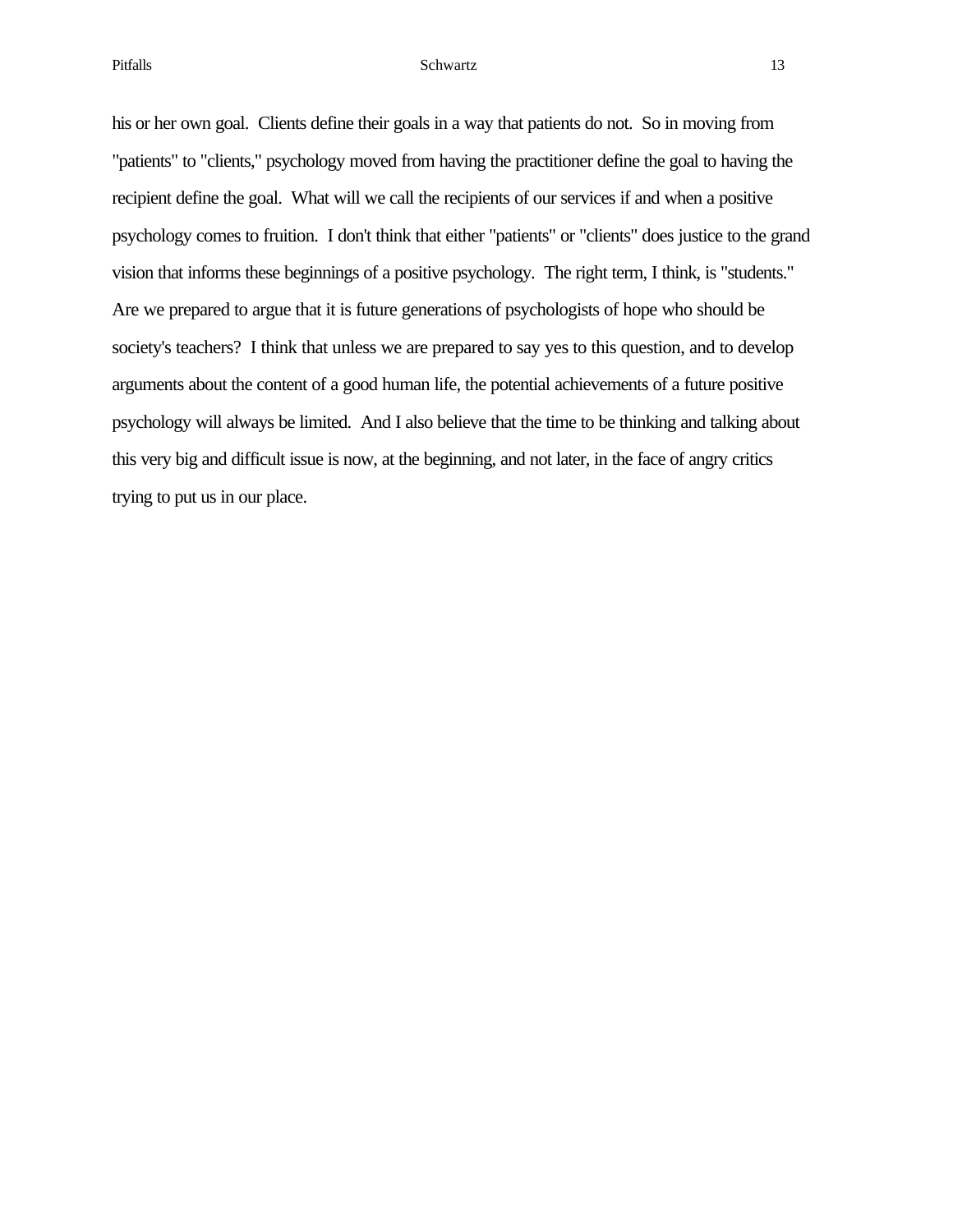## References

- Alloy, L.B. & Abramson, L.Y. (1979). Judgment of contingency in depressed and non-depressed students: Sadder but wiser. Journal of Experimental Psychology: General, 108, 441-485.
- Dweck, C.S. & Leggett, E.L. (1988). A social-cognitive approach to motivation and personality. Psychological Review, 95, 256-273.
- Egeland, J.A. & Hostetter, A.M. (1983). Amish study, I: Affective disorders among the Amish, 1976-1980. American Journal of Psychiatry, 140, 56-61.

Herrnstein, R.J. & Murray, C. (1994). The bell curve. New York: Free Press.

- Hochschild, A. (1989). The second shift. New York: Viking.
- Klerman, G.L, Lavori, P.W., Rice, J., Reich, T., Endicott, J., Andreasen, N.C., Keller, M.B., & Hirschfeld, R.M.A. (1985). Birth cohort trends in rates of major depressive disorder among relatives of patients with affective disorder. Archives of General Psychiatry, 42, 689-693.
- MacIntyre, A. (1981). After virtue. Notre Dame, Indiana: Notre Dame Press.
- Peterson, C. & Seligman, M.E.P. (1984). Causal explanation as a risk factor in depression: Theory and evidence. Psychological Review, 91, 347-374.
- Putnam, R.D. (1993). The prosperous community. The American Prospect, Number 13, Spring, 34-40.
- Putnam, R.D. (1995). Bowling alone: America'a declining social capital. Journal of Democracy, 6, 65-78.
- Putnam, R.D. (1996). The strange disappearance of civic America. The American Prospect, Number 24, Winter, 34-48.
- Robins, L.N., Helzer, J.E.,Weissman, M.M., Orvaschel, H., Gruenberg, E., Burke, J.D., & Regier, D.A. (1984). Lifetime prevalence of specific psychiatric disorders in three sites. Archives of General Psychiatry, 41, 949-958.